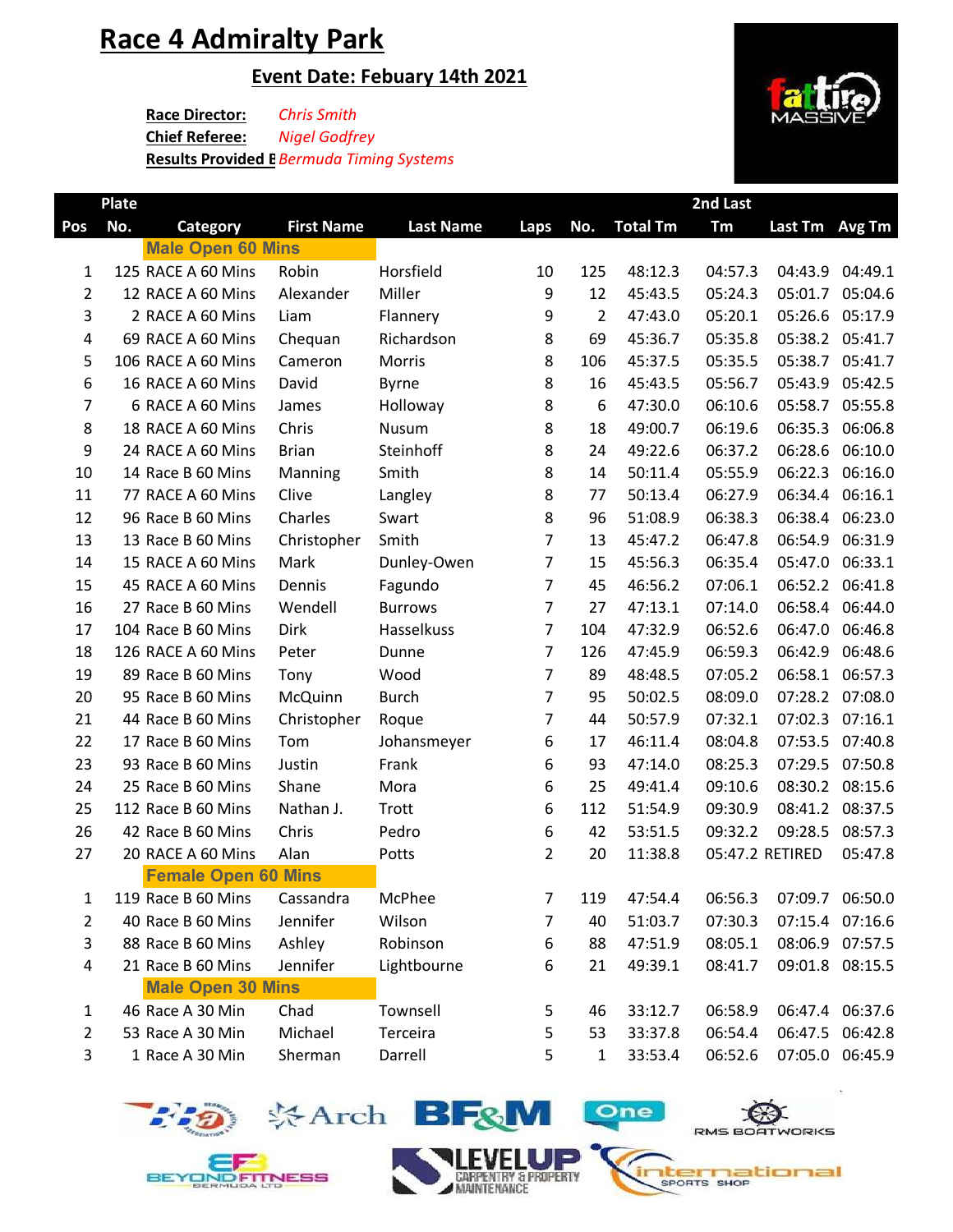# **Race 4 Admiralty Park**

### **Event Date: Febuary 14th 2021**

**Race Director:** *Chris Smith* **Chief Referee: Results Provided B** *Bermuda Timing Systems Nigel Godfrey*





YOND FITNESS







**iternational** SPORTS SHOP

One